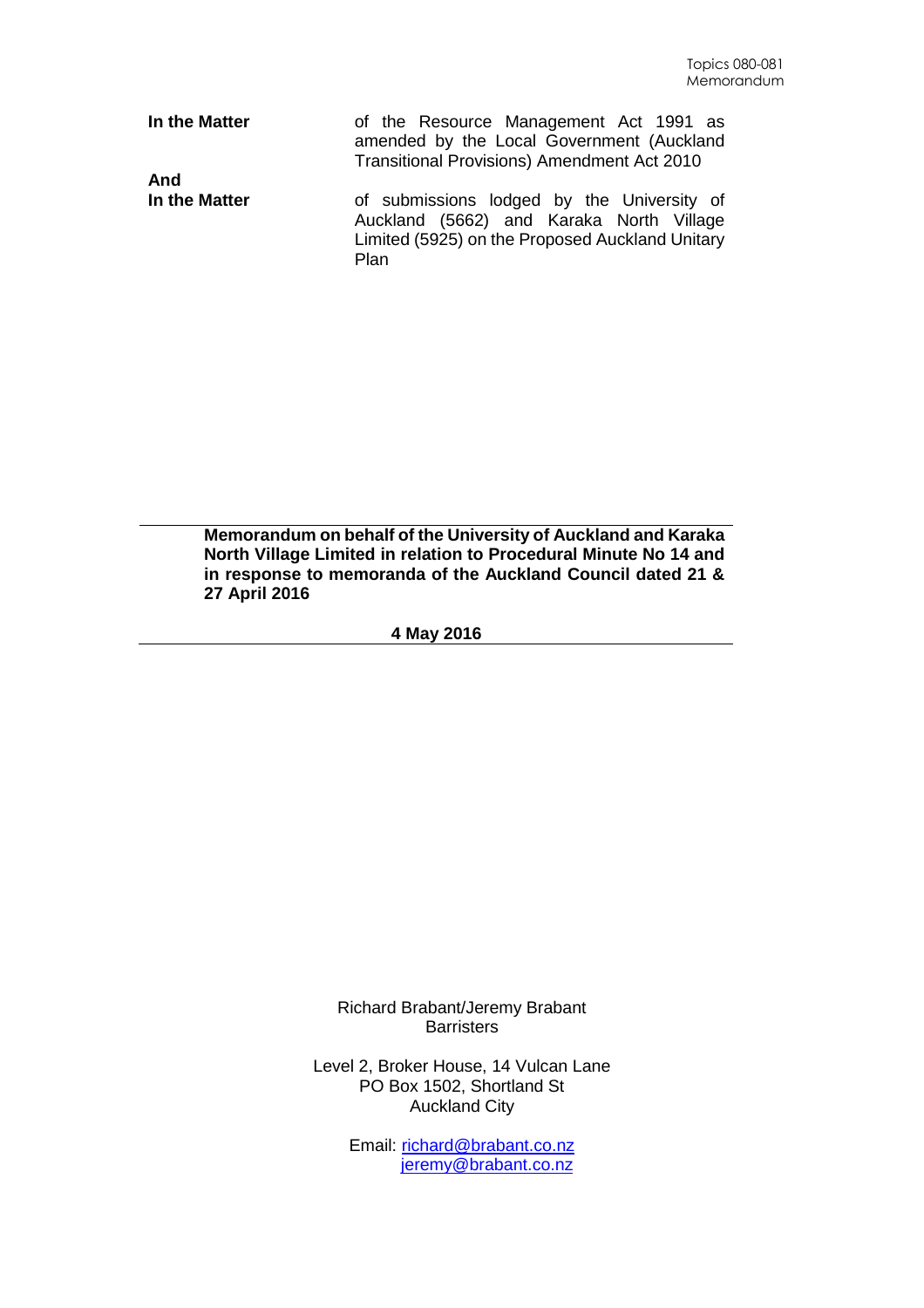- 1. I have read the 2 decisions of the Environment Court<sup>1</sup> in relation to the declaration proceedings instigated by the Auckland Council in respect of proposed "Framework Plan" provisions intended to be included in the PAUP.
- 2. I have read the 2 memoranda on behalf of the Auckland Council dated 21 April and 27 April 2 016, and Procedural Minute No 14 by the Chairperson of the IHP.
- 3. I refer first<sup>t</sup> to the Memorandum on behalf of the Auckland Council dated 21 April 2016. Paragraph 10 of that memorandum sets out declaratory order AA as found in the Final Decision. In paragraph 11 it goes on to say that the Final Decision "*approved* slightly amended versions of the Chapter G and Chapter K provisions filed by the Council, and it is those which will now be adopted by the Council for the purposes of Topics 080 and 081 and the certain precincts which provide for "Framework Consents"."
- 4. With respect to counsel for the Auckland Council, the Environment Court did not approve these provisions as the memorandum suggests; rather the declaration is that the Unitary Plan may lawfully include a provision enabling an application for a bundle of land-use consents for defined purposes and as set out in the attachments to the decision marked "Chapter G" and Chapter "K"".
- 5. From my reading of the Interim Decision it is plain that the Environment Court was at pains to point out both during the course of the hearing of submissions and in its Interim Decision that its role was not to enter into a consideration of the merits of particular Unitary Plan provisions, but only consider what provisions might be lawfully included in the Unitary Plan. Its orders are framed in those terms and in my submission the wording set out in the attachments in respect of those two chapters is properly regarded as

 $\overline{a}$ 

<sup>&</sup>lt;sup>1</sup> Interim decision Dated 24/03/16; Final decision dated 15/04/16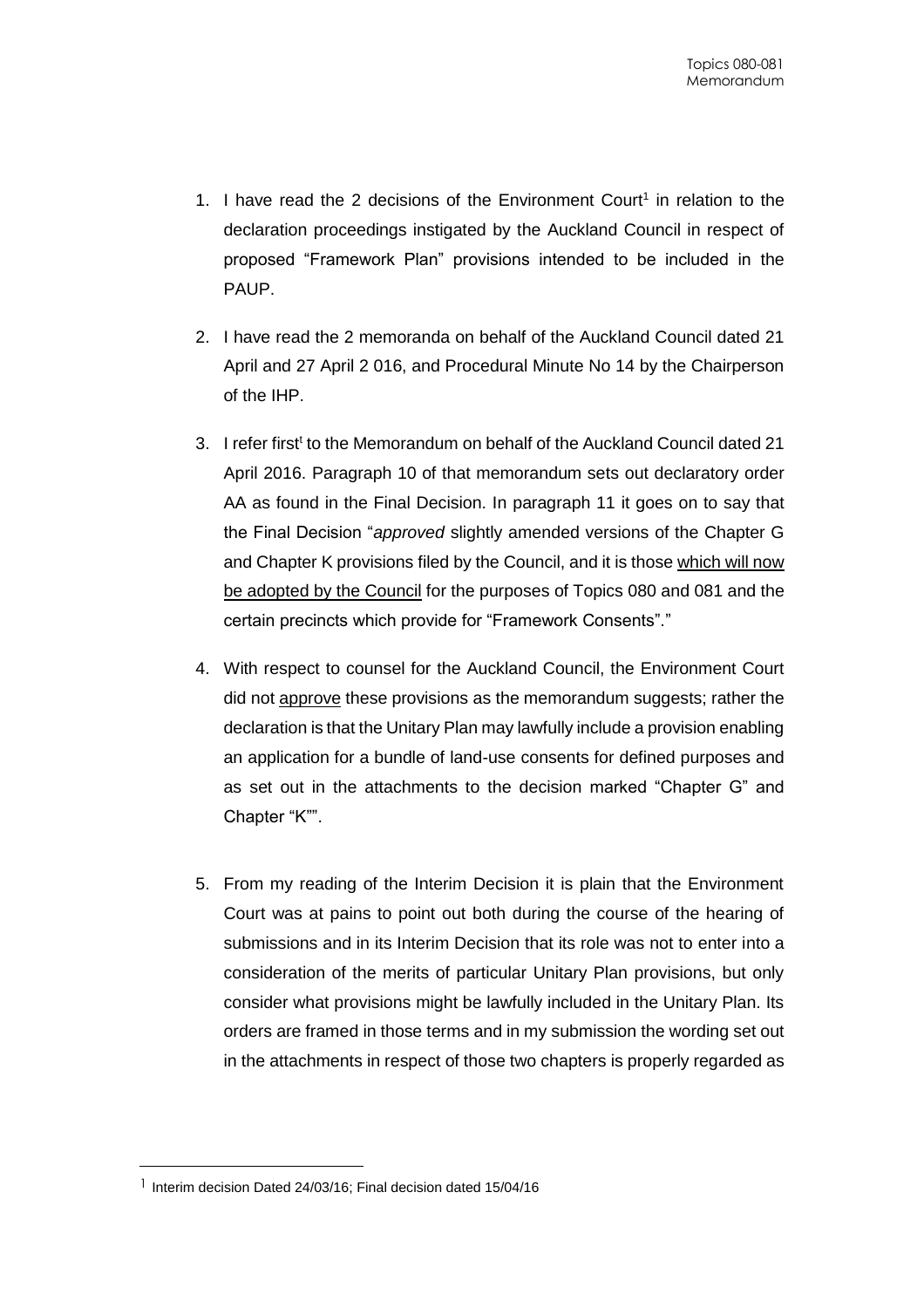examples of what could be lawfully included rather than carrying some sort of endorsement, still less approval.

- 6. As it is the role of the IHP to consider the merits of any particular PAUP plan proposals, the first consideration is whether it is now appropriate to embark on a merits consideration of proposed amended provisions. The Council's memorandum simply announces that the provisions it provided to the Court for consideration "*will now be adopted by the Council for the purposes of Topics 080 and 081*". At this stage of the Unitary Plan review the Council's role is as a party to proceedings before the IHP – its role as a decision-maker commences after the IHP has delivered its recommendation report on 22 July 2016.
- 7. Council's memorandum went on to seek guidance, suggesting 2 options were available for the IHP to consider, both of which contemplated the Council supplying the revisions to Chapters G & K. Almost as an afterthought the memorandum acknowledged that submitters may wish to respond to the revisions prepared by the Council.
- 8. I refer to the Procedural Minute in response dated 22 April 2016. With respect, that very properly raises the question of whether there is an opportunity for the Panel to schedule further hearings in order that submitters can participate in the process. While the Council's first Memorandum did acknowledge that the hearings of Topics 080 and 081 were or were about to be completed, the approach taken by the Council in my submission rather assumes that the orders issued by the Environment Court referencing certain proposed provisions that could be included in Chapters G & K amounts to some sort of endorsement of those provisions which require only IHP ratification. Further, the first memorandum refers to a list of precincts – paragraph 16 states there are 24 precincts that currently include framework consent provisions. The Auckland Council is referring there to its own proposed wording in respect of precincts where it considered provision should be made for "Framework Plans".
- 9. On the  $24<sup>th</sup>$  of February 2016 I presented submissions on behalf of the University of Auckland in respect of 5 campuses, including the East Tamaki Campus. I refer to those legal submissions of the same date at paragraphs 57 – 71, and note that footnote 30 referred to the Auckland Council's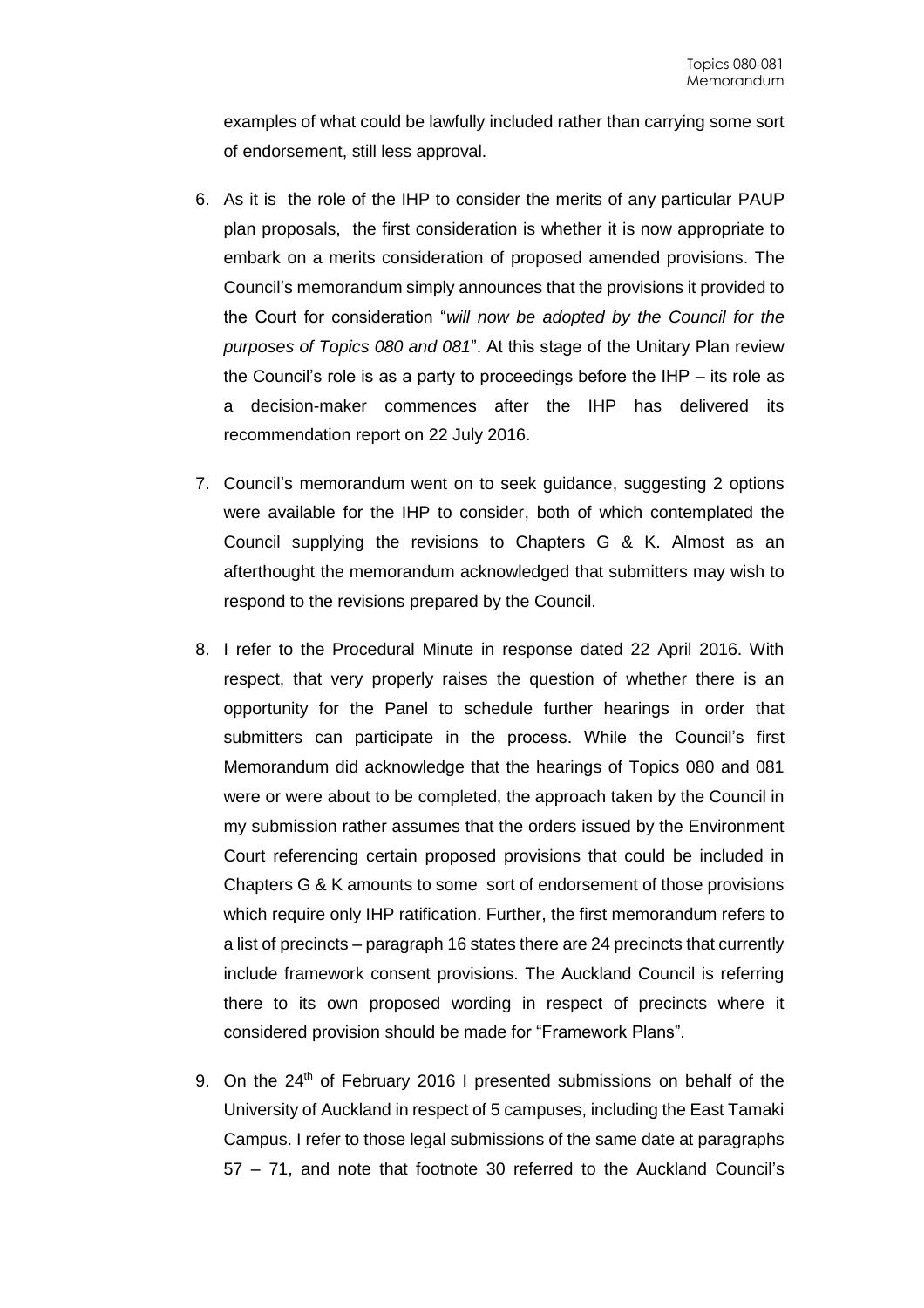declaratory application. Consistent with proposed concept plan provisions put forward at the hearing of Plan Change 375 to the Operative District Plan, approved by decision of the Auckland Council dated 23 December 2015, the legal submissions and the evidence of the University's planning consultant Karl Cook proposed the inclusion of a provision which would achieve the equivalent outcome to the "Framework Plan" wording found in the notified Unitary Plan, and which I had advised the University was unlawful by reference to the "*Queenstown*" decisions of the Environment Court.

- 10. The same approach was adopted for the hearing under Topic 081 of the zoning and precinct proposals for the Karaka North Village zone included in the notified Unitary Plan. The submission by the landowner (Karaka North Village Limited, (5925)) had requested an expanded zoning, and the application of precinct provisions including a Framework Plan. Subsequent to the *Queenstown* decisions my legal advice was that an alternative approach was required to including in the proposed precinct a requirement for a Framework Plan, and the wording that had been utilised for the East Tamaki Campus was adopted. This was included in the proposed precinct provisions presented through the evidence of the company's planning consultant Nick Grala, and referred to in paragraphs 57 – 59 of my legal submissions dated 12 April 2016.
- 11. Neither of the memoranda that have been lodged by the Auckland Council refer to these precinct provisions, although the hearing procedures adopted by the IHP for both topics enabled the Auckland Council lawyer and planning witnesses to respond during the course of the hearing to the submitters presentation on all issues. And of course, the evidence of the planning witnesses and their proposed precinct provisions had been precirculated.
- 12. The second memorandum of the Auckland Council dated 27 April 2016 acknowledges that the hearing of submissions on re-zoning and precincts were scheduled to conclude the week the memorandum is filed and that "*some precinct submitters may want to participate in the consideration of any revised "Framework Consent" provisions by way of reconvened hearings on certain precincts*." However the memorandum goes on to maintain the position that the Council intends that it's revised provisions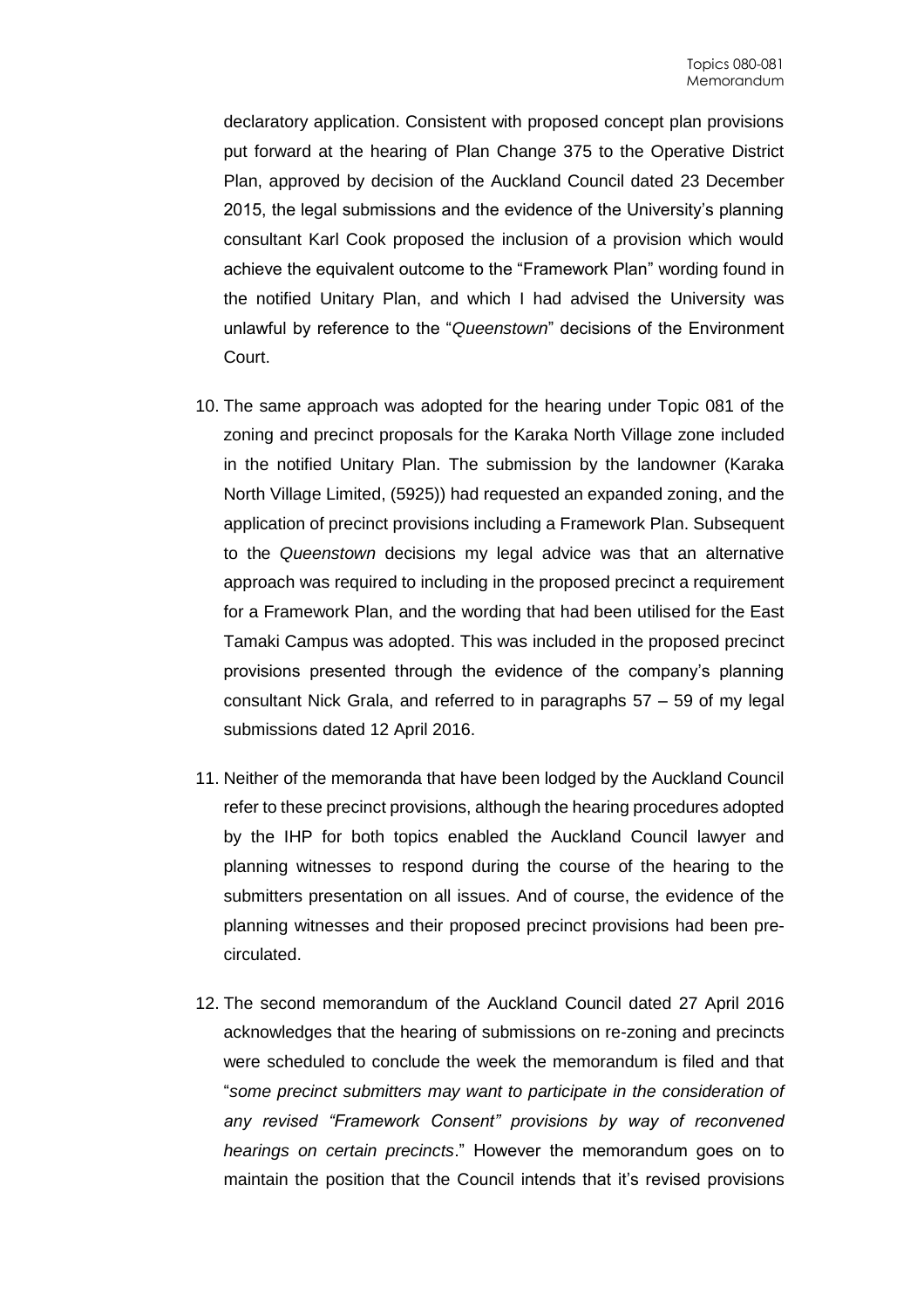(still referred to as "recently *approved* by the Environment Court") should be included and states its intention to complete the required revisions and file them by 13 May 2016.

- 13. I oppose this process, and submit that it is now necessary for the IHP to rule on whether or not it will deal with this matter further. The timing of the declaration proceedings and the speed with which they were dealt with was a matter in the hands of the Auckland Council. Regrettably (on the basis that the Auckland Council needed a declaration of the Environment Court to appreciate that it's notified provisions were unlawful) the orders received in the Final Decision of the Environment Court have come too late. The hearings on all topics have been completed and in my submission it is now out of the question for the Council to produce 11<sup>th</sup>-hour changes to plan provisions in respect of Chapters where the hearing procedures are complete, and where the effect of that revised wording on specific precincts cannot be considered as the hearings on Topics 080 & 081 are also complete.
- 14. The latest Auckland Council memorandum describes the changes as "mostly technical"; however that is pre-judging the issue, the issue being whether the IHP would recommend the proposed provisions the Council now proposes to offer up, after a merits consideration. Apart from other legal considerations natural justice requires that all submitters that have an interest in these provisions have an opportunity to engage in the process of determining whether the provisions are appropriate or should be amended. There is also the additional consideration in respect of the two situations referred to above where on behalf of submitters legal submissions and expert evidence has been produced during the hearing of topics 080 and 081 to support an alternative to provision for a Framework Plan- or as now titled in the Council's latest version "Framework consents". Neither precinct is on the list in paragraph 16 of the first memorandum since provision for them arises in response to a landowner submission.
- 15. There is another option for the Auckland Council. That option is to advise the IHP that the proposed "framework plan" provisions found currently in the notified version of Chapters G & K are withdrawn since the declarations made by the Environment Court have not ruled in their favour. The matter of alternative provisions can be the subject of a future plan change.